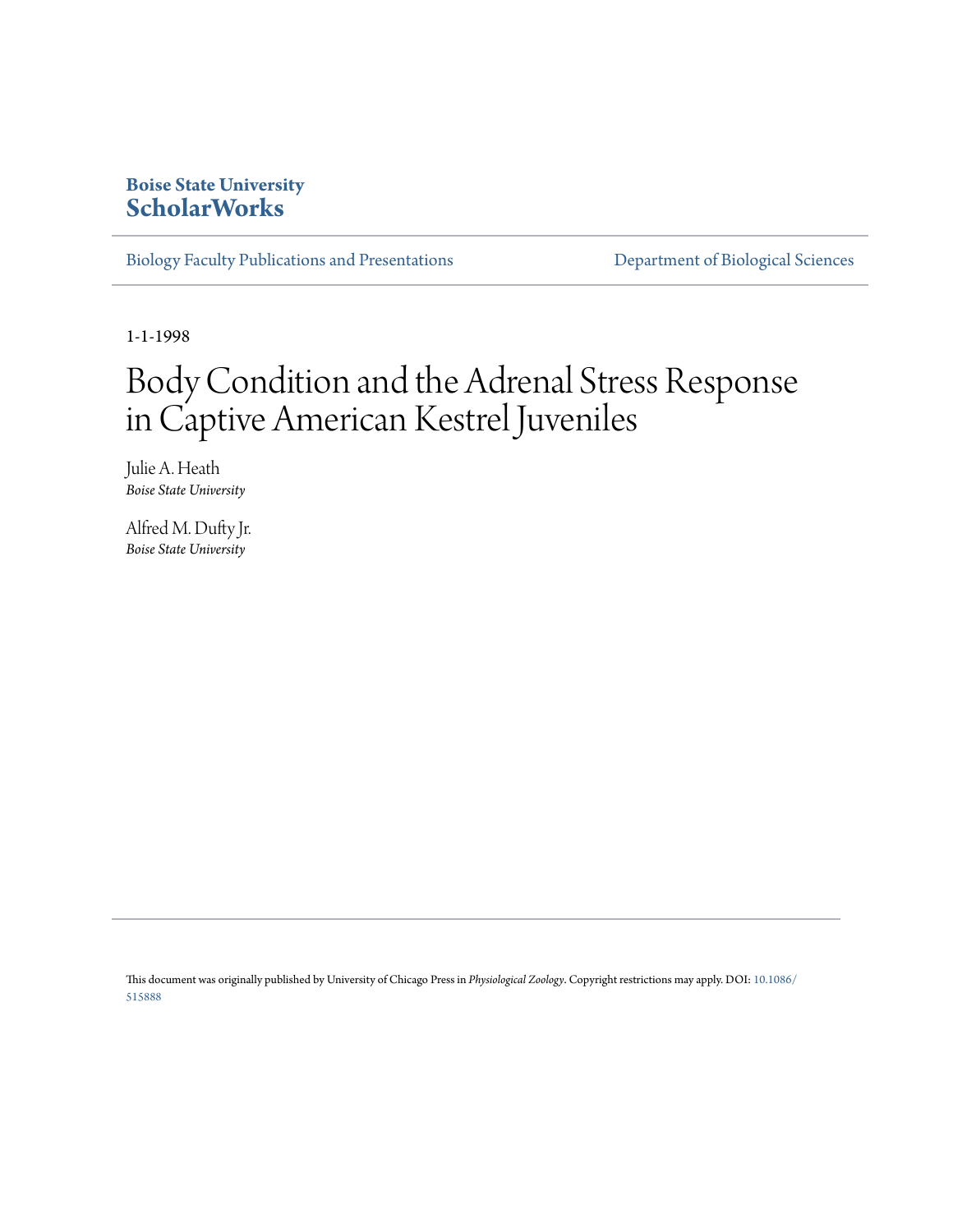## **Body Condition and the Adrenal Stress Response in Captive American Kestrel Juveniles**

We examined the adrenal response to handling stress of birds be detrimental to a bird's physical condition. That is, prolonged in different body conditions. In order to affect the birds' body exposure to high corticosterone could lead to excessive protein condition, young (73-d old) female American kestrels (*Falco* catabolism and irreversible muscle deterioration (Harvey et al. *sparverius*) were maintained for 6 wk on one of three diets: a 1984). For example, dark-eyed juncos (*Junco hyemalis*) imcontrol diet (fed ad lib.) and two calorically restricted diets. planted with corticosterone undergo severe muscle atrophy To invoke a stress response, we removed birds from their cages (Gray et al. 1990). In addition, tonic high levels of corticosteand took repeated blood samples over the course of an hour. rone may inhibit a bird's ability to use fat stores for energy All birds responded to handling stress with an increase in (Gray et al. 1990). Therefore, an efficient stress-response system plasma corticosterone, but control birds (in good body condi- would include a rapid rise in plasma corticosterone to stimulate tion) showed a more rapid increase to maximum corticoste- alternate metabolic or behavior patterns, followed by a rapid rone levels, followed by a decrease. Both groups of food- recovery of corticosterone to baseline levels to avoid muscle restricted birds had a slower rate of increase to maximum deterioration and allow fat catabolism. corticosterone levels and then maintained high corticosterone Age, social status, gender, season, and food availability can levels through 60 min. These results suggest that birds in good affect the corticosterone response (Schwabl et al. 1985, 1988; physical condition respond more quickly to stressors and adapt Stewart et al. 1988; Gray et al. 1990; Astheimer et al. 1992). physiologically to stressful situations more rapidly than do For example, aged rats have reduced efficiency in the negative birds in poor physical condition. This difference may reflect feedback system that is responsible for suppressing corticostethe ability of birds in good condition to mobilize fat for energy, rone production (Stewart et al. 1988). Furthermore, female while birds in poor condition must mobilize protein (i.e., and first-year male Eurasian blackbirds (*Turdus merula*) have muscle). higher circulating corticosterone levels than adult males during

cortex, is the primary hormone secreted by birds in periods of stress and, therefore, may affect the adrenal response in many acute stress (Siegel 1980; Harvey et al. 1984). Wingfield (1994) ways. Smith et al. (1994) found a significant negative relationproposed that elevated plasma corticosterone levels are respon- ship between body condition and maximum corticosterone sible for stimulating alternate metabolic pathways and behavior levels in common diving petrels (*Pelecanoides urinatrix*) during patterns in unpredictable (or stressful) conditions. These alter- calm weather. Birds in poor body condition may have higher

**Julie A. Heath nate strategies allow birds to endure stressful situations, such as** nate strategies allow birds to endure stressful situations, such as **Alfred M. Dufty, Jr.\*** storms or restricted food availability. Behavioral and metabolic Department of Biology and Raptor Research Center, responses can include increased locomotor activity (Astheimer Boise State University, Boise, Idaho 83725 et al. 1992; Smith et al. 1994), decreased nocturnal oxygen consumption (Astheimer et al. 1992), lipogenesis (Harvey et Accepted by G.K.S. 8/8/97 **al. 1984; Gray et al. 1990**), increased food intake (Bray 1993), and increased energy availability resulting from protein catabolism (Gray et al. 1990; Wingfield et al. 1995).

While a rapid adrenocortical response is important in restor-<br>ing homeostasis, chronically elevated corticosterone levels may

times of food restriction (Schwabl et al. 1985). Females and first-year males are subordinate to adult males, and subordi-**Introduction**<br>Introduction higher corticosterone levels (Schwabl et al. 1985).

Corticosterone, a steroid hormone produced by the adrenal Physical condition influences susceptibility to nutritional baseline corticosterone levels than birds in good condition, an effect that would facilitate metabolism of protein for energy \*To whom correspondence should be addressed. E-mail: adufty@claven (see, e.g., Cherel et al. 1988). However, poor condition may .idbsu.edu. affect the timing and extent of the adrenal response; that is, *Physiological Zoology* 71(1):67-73. 1998.  $\circledcirc$  1998 by The University of because of nutritional depletion, adrenal glands may be im-Chicago. All rights reserved. 0031-935X/98/7101-96104\$03.00 paired and unable to produce or release corticosterone as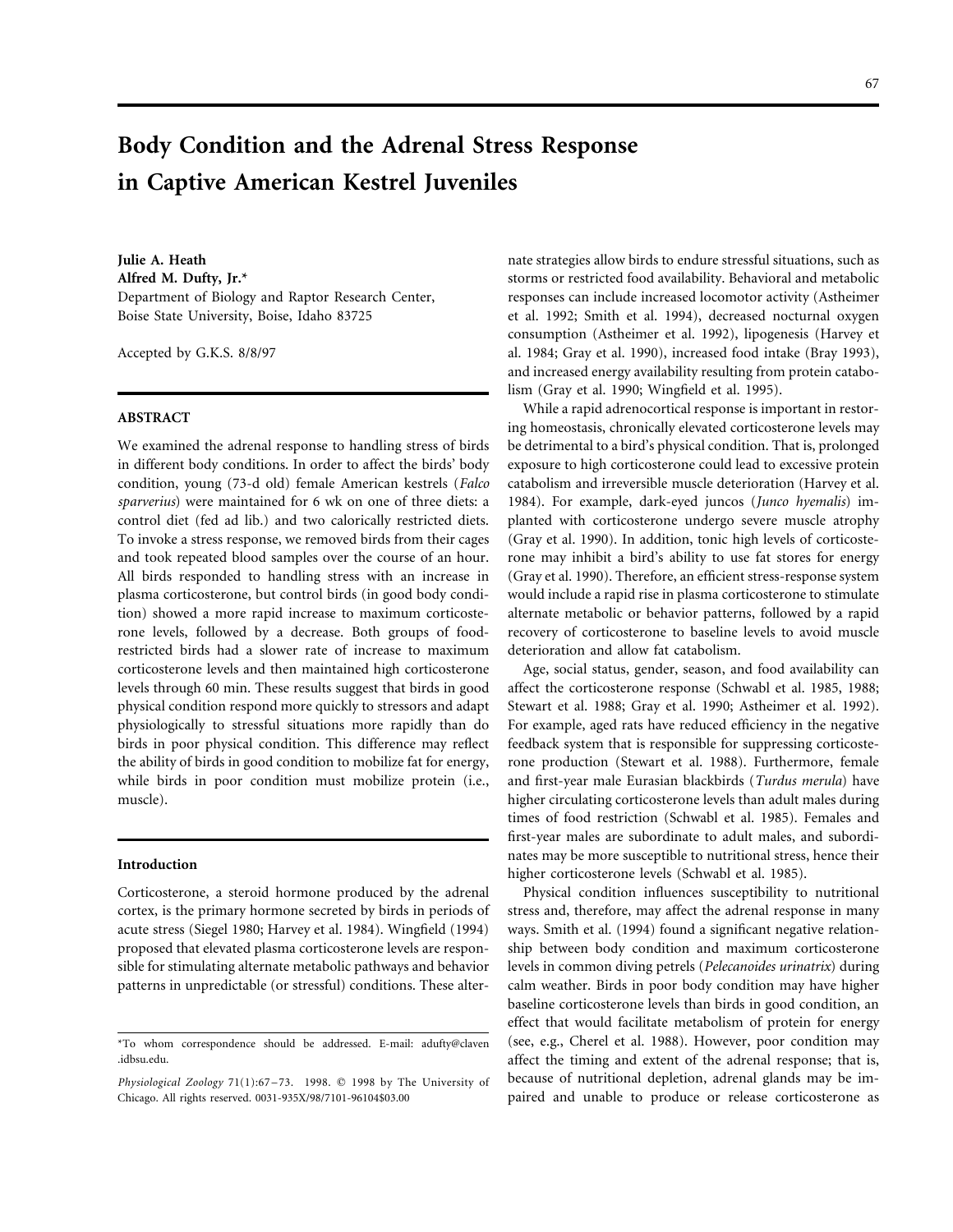quickly or effectively (Smith et al. 1994). Furthermore, chronic baseline corticosterone levels occurred (J. A. Heath, unpubstress may produce changes in the number of glucocorticoid lished data). This was in conjunction with the period of natal receptors (Meaney et al. 1989), and this could affect corticoste- dispersal of free-living kestrels and may have reflected the pro-

patterns of stress-response activation and recovery to baseline However, baseline corticosterone levels in the present study because of differences in their energy reserves. For example, were similar (i.e., within 1 SD) to baseline corticosterone levels during periods of restricted food availability, birds in good obtained during the first week of blood sampling. physical condition may have a greater chance of surviving be- Kestrels reach adult weight (120–140 g) at fledging (Bird cause they possess abundant energy reserves in the form of 1985), which occurs at approximately 30 d of age. We fed birds well-supplied fat stores (Sharpiro and Weathers 1981; Blem whole laboratory mice ad lib. until the birds reached 31 d of 1990). In healthy birds faced with a stressful situation, increases age, at which time we randomly assigned each bird to one of in corticosterone stimulate alternate behavior (e.g., increased three diets. Ten birds continued to be fed ad lib. and were foraging; Wingfield 1994), and subsequent decreases in cortico- considered controls. We used the equation (234.9  $\times$  mass sterone would conserve muscle mass. Because birds in poor  $[kg]^{0.75}/4.19$  (Fowler 1993) to determine daily requirements condition have reduced fat stores, corticosterone levels may (kJ/24 h) of birds on a restricted diet. This diet ensured that remain elevated to catabolize protein for energy (Cherel et al. birds would lose mass gradually and could be maintained at a 1988). lower mass after approximately 2 wk (J. A. Heath, unpublished

pattern of the adrenocortical stress response. Finally, in order fledglings (Lacombe et al. 1994). to ascertain whether the changes in circulating corticosterone When birds were 73 d of age (independent juvenile phase

old) from nest boxes located near Shoshone, Idaho (elevation a 26-gauge needle. Tubes were sealed at one end with clay and  $= 1,000$  m;  $43^{\circ}00'$  N,  $114^{\circ}30'$  W). To control for possible within 20 min were centrifuged for 3 min at 2,000 rpm. Plasma effects of sex, we used only females. Birds were housed individ- was stored in plastic microcentrifuge tubes at  $-20^{\circ}C$  until ually in wire mesh cages (66  $\times$  66  $\times$  66 cm) at Boise State analyzed 1 wk later. University's animal care facility. Animals were isolated visually but not acoustically. Artificial light followed natural photope-<br>riod (approximately 16L : 8D), and temperatures were main-<br>tained at 22.0°  $\pm$  2.0°C. As part of another study, birds were<br>Free-Living American Kestrels fitted with pedometers (8 g; catalog no. 63-671, Radio Shack, In 1994 and 1995, we collected blood from free-living kestrels

rone production or the rate of the adrenocortical response. posed association between changes in plasma corticosterone Finally, birds in different body conditions may have different secretion and dispersal behavior (Belthoff and Dufty 1997).

In this study we examined the relationship between body data). Nine birds received a moderately restricted diet (90% condition and circulating plasma corticosterone in captive of necessary caloric requirement). Once these birds lost 10% young American kestrels (*Falco sparverius*) using a standardized of their initial mass, they were maintained at that mass for the adrenocortical stress-response protocol (Wingfield et al. 1992). remainder of the 6-wk experimental period. An additional nine Our objectives were to determine if baseline plasma corticoste- birds were kept on a severely restricted diet and received 80% rone levels differ in relation to body condition, maximum of their daily caloric requirement. Once they lost 20% of their corticosterone levels differ in relation to body condition, rates initial mass, they were maintained at that mass. Earlier work of plasma corticosterone increase differ among birds in differ- on captive kestrels has shown that a diet reduced to 80% of ent body conditions, and body condition affects the temporal ad lib. is stressful in that it is likely to reduce the survival of

levels we measured in captive kestrels occur under more natural in free-living birds; J. A. Heath, personal observation), we colconditions, we determined plasma corticosterone titers in free- lected  $30-50 \mu L$  of blood immediately after removing a bird living kestrels. from its cage (usually within 1 min) and again at 5, 10, 30, and 60 min. Total blood volume collected was 150-250 µL. Between samples, we put each bird in a cloth sack and placed **Material and Methods** it on a table. We collected blood between 0800 and 0900 hours to minimize time-of-day effects on circulating plasma cortico- *Examination of Corticosterone in Captive American Kestrels* sterone levels (Wingfield et al. 1992). We collected blood with We collected American kestrels nestlings ( $n = 28$ ; 23–25-d microhematocrit tubes after puncturing the brachial vein with

Fort Worth, Tex.; see Ritchison et al. 1992) to measure locomo- at 22–25 d of age (late nestling phase; Bird 1985). We removed tor activity, and blood samples  $(300 \mu L)$  were collected once entire clutches from nest boxes located in Ada and Canyon a week for 5 wk. It is possible that after repeated weekly blood counties, Idaho, and placed them in a 20-L plastic bucket. We sampling, attenuation in the response to the stressor may occur recorded sampling time for each bird beginning when the and affect baseline corticosterone levels. Over the 5-wk sam- clutch was removed from the nest box and ending when the pling period prior to this experiment, significant changes in blood sample was collected. This differed from the laboratory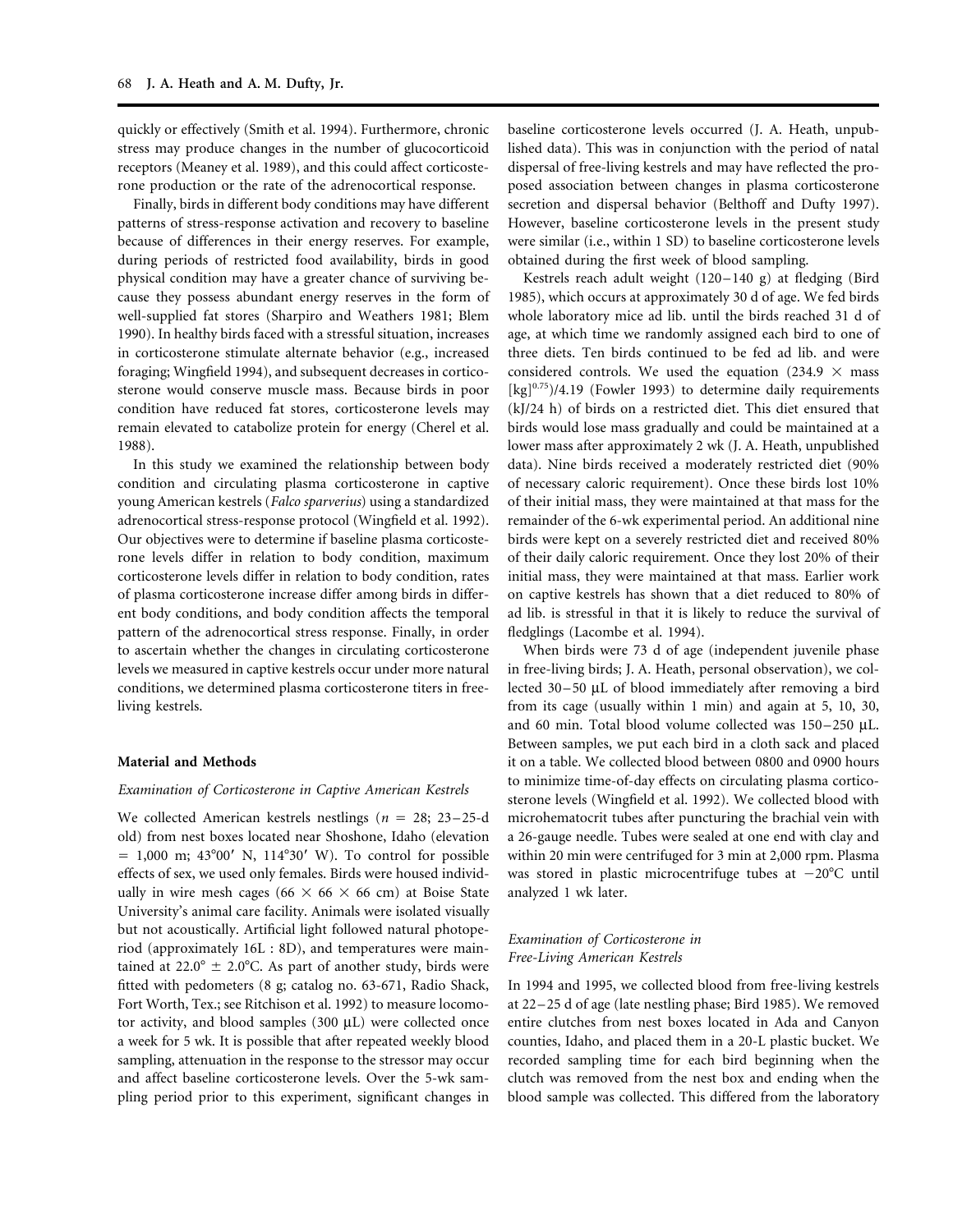protocol in that each bird was sampled only once. Furthermore, corticosterone levels and body condition with two different in the laboratory, birds were physically and visually limited by analyses. First, we compared the sample period in which birds a cloth sack, whereas in the field, birds were held in a bucket, on different diets reached their maximum corticosterone level where they could move and see each other. From each nestling using a Kruskal-Wallis test (Sokal and Rolhf 1995). Second, to we collected 300–500 µL of whole blood in heparinized Cara- determine whether differences in timing of maximum corticoway tubes and stored them on ice. We returned each bird to sterone levels were a function of different rates of increase, the bucket until all of its siblings had been sampled, at which rather than a function of starting at different baseline levels, we time we returned the entire clutch to the nest box. We sepa- performed another two-way (diet  $\times$  time) repeated-measures rated the plasma within 3 h of collection and stored it at  $-20^{\circ}C$  ANOVA using percent change from baseline as the dependent until analyzed 1 mo later. variable. Finally, we used a MANOVA to compare corticoste-

(RIA) as described by Wingfield et al. (1992) and Smith et al. gression analysis after determining that the relationship was (1994). Plasma (15–25  $\mu$ L) was placed in test tubes with 375– not linear. Because the process of fledging is related to cortico-385 µL of distilled water (total vol. = 400 µL) and 20 µL sterone levels (Heath 1997), we used time to fledging as a (approximately 2,000 cpm) of tritium-labeled corticosterone covariate in this analysis. We report means  $\pm$  1 standard error (used to calculate recovery values). After equilibrating over- (SE) throughout. night, we added 5 mL of freshly distilled dicholoromethane to There are two missing data points in our analyses. We could all tubes to extract steroid hormones and stored tubes over- not collect blood from one severely food-restricted bird in the night at 47C. The organic (lower) phase was aspirated into test 60-min sample because of vasoconstriction. We also removed tubes, dried under nitrogen gas in a warm (40°C) water bath, one outlier because the corticosterone level in this sample (conand resuspended in 550  $\mu$ L of phosphate-buffered saline. We trol diet, 60-min sample) was more than twice the highest pipetted 100 µL of the organic phase into scintillation vials, corticosterone value and approximately 5.5 standard deviations added 4 mL of scintillant, mixed, and let them equilibrate above the mean corticosterone value for that time period (Zar overnight before counting to determine recovery values. For 1984). the RIA, we pipetted 200  $\mu$ L of sample into duplicate assay tubes. To each assay tube we added 100  $\mu$ L of labeled cortico-<br>sterone and 100  $\mu$ L of corticosterone antiserum and let them equilibrate. To separate bound and free hormone, we added The diets affected body mass ( $F_{2, 25} = 98.37$ ,  $P = 0.0001$ ). Birds scintillant. These were allowed to equilibrate overnight before  $\pm$  3.34 g, respectively. counting to 2% accuracy or for 10 min. As accuracy controls, we placed 500 pg of corticosterone in each of two test tubes. *Baseline and Maximum Corticosterone Levels* Final readings for these samples were 549 and 677 pg (coefficient of variation = 56.13). We did not detect a difference in baseline corticosterone levels

Our experimental design was a two-factor mixed factorial, where diet was a between-groups factor and time (1–60 min) *Rate of Adrenal Response* was a within-subjects factor. Prior to analysis by ANOVA, we examined the data in relation to ANOVA assumptions. Using Rate of onset of the adrenocortical stress response differed

rone maxima, baseline corticosterone levels, and changes in mass among birds in the three treatment groups. *Hormone Analyses* To examine the relationship between time and plasma corti-

Corticosterone levels were analyzed by radioimmunoassay costerone levels in free-living birds, we used a polynomial re-

0.5 mL of a dextran-coated charcoal solution. After 10 min, on the control diet gained an average of  $4.6 \pm 4.17$  g over the samples were centrifuged at 2,000 rpm for 10 min. We decanted course of the experiment, while birds on the 90% and 80% the supernatant into scintillation vials and added 4 mL of food-restricted diets lost an average of  $10.6 \pm 2.76$  g and  $17.2$ 

(Fig. 1;  $F_{2, 25} = 2.20$ ,  $P = 0.1316$ ) among the three groups of *Experimental Design and Statistical Analyses* captive birds. In addition, maximum corticosterone levels did not differ among groups (Fig. 1; *F*<sub>2, 25</sub> = 0.02, *P* = 0.9833).

an  $F_{\text{max}}$ -test, we determined that the data were heteroscedastic among groups (Fig. 2; Kruskal-Wallis  $\chi^2 = 11.656$ , df = 2, *P*  $(F_{15, 8} = 27.01, P < 0.05)$ ; therefore, we log-transformed them  $= 0.0029$ ). Three birds in good condition (control diet) exhibprior to analysis by ANOVA (Sokal and Rolhf 1995). We then ited peak corticosterone levels in the 5-min sample, and the performed a two-way (diet  $\times$  time) repeated-measures remaining seven control birds peaked in the 10-min sample. ANOVA to examine the effects of diet and time on corticoste- Birds on the 90% diet were more variable, exhibiting peaks in rone. the 5- and 10-min samples (three birds for each), as well as We examined the relationship between rate of change in in the 30-min (one bird) and 60-min (two birds) samples.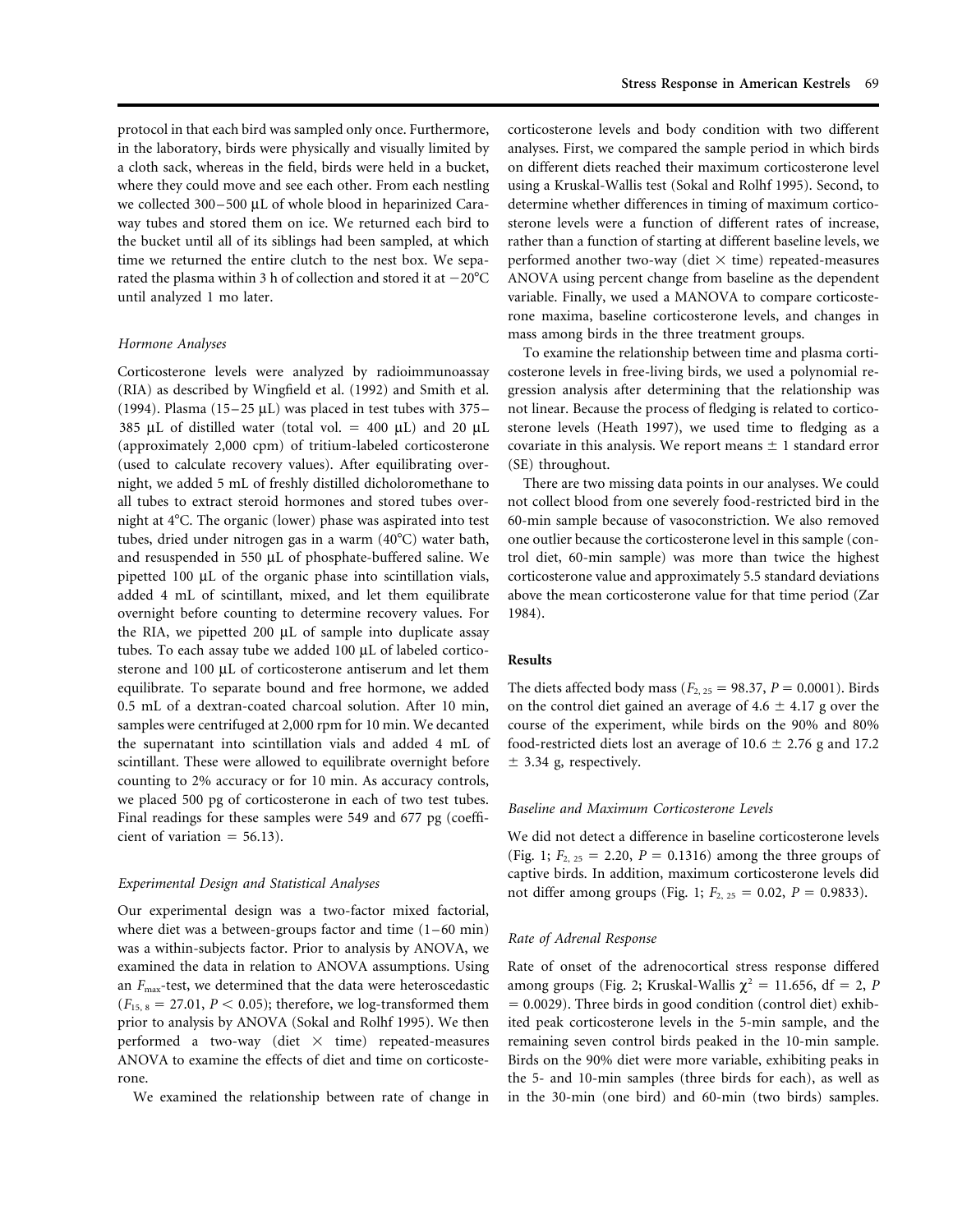

Finally, only one bird on the 80% diet peaked as early as the 10-min sample, while the rest peaked in the 30- or 60-min  $\times$  time interaction (Fig. 3;  $F_{8, 98} = 3.03$ ,  $P = 0.0045$ ). All groups samples (four birds for each). Hence, control birds reached exhibited increased plasma co maximum corticosterone levels in the shortest amount of time. 90% diet ( $P = 0.03$ ) and birds on the 80% diet ( $P = 0.0005$ ) in the 5-min sample. No difference was detected in the rate of titers. Several birds in this group increased their plasma corti-

The overall shapes of the response curves also differed among the three treatment groups; that is, there was a significant diet *Corticosterone Levels in Free-Living Kestrels*





Figure 1. Baseline and maximum stress-induced plasma corticoste- Figure 3. Changes in plasma corticosterone levels (mean  $\pm$  SE) rone levels (mean  $\pm$  SE) in relation to diet. There were no signifi- over time (diet  $\times$  time,  $P = 0.0046$ ). Significant differences becant differences among diet groups in either comparison. tween ad lib. and food-restricted diets are represented by \*\* (*P*  $= 0.0001$ .

samples (four birds for each). Hence, control birds reached exhibited increased plasma corticosterone during the first 5–10<br>maximum corticosterone levels in the shortest amount of time min, but birds in good condition redu Indeed, pair-wise comparisons showed a significant difference values at 30 and 60 min. Birds fed at the 90% level maintained in rate of increase between birds fed ad lib. and birds on the elevated plasma corticosterone levels from 5 to 60 min. Birds  $90\%$  diet ( $P = 0.03$ ) and birds on the 80% diet ( $P = 0.0005$ ) fed at the 80% level also mainta increase for the 80% and 90% groups ( $P = 0.1456$ ). costerone levels throughout the sampling period, exhibiting maximal plasma corticosterone values at 60 min (Fig. 2). Thus, food-restricted birds did not show the same reduction in corti-*Temporal Corticosterone Pattern* costerone levels that was seen in control birds.

Free-living juveniles showed a pattern of circulating corticosterone similar to birds maintained on the control diet (Fig. 4). Unlike data for captive birds, field data were not sequential. Therefore, the resulting curve is based on continuous data. There was a significant relationship between time and corticosterone levels (polynomial regression:  $y = 5,767.923$  $+ 1,142.01x - 36.852x^2$ ;  $r^2 = 0.219$ ,  $P = 0.0478$ ). Free-living birds increased plasma corticosterone levels until 15 min, at which time corticosterone levels began to decrease.

### **Discussion**

During fasting or extreme food deprivation, corticosterone levels increase (Klandorf and Harvey 1984) and stimulate protein catabolism. Although control birds had the lowest average Figure 2. Sample period in which birds on different diets reached<br>maximum plasma corticosterone levels. Birds on different diets<br>reached maximum corticosterone levels in different sample periods<br>reatment groups. However, low (power  $= 0.27$ ), which indicates that we had a relatively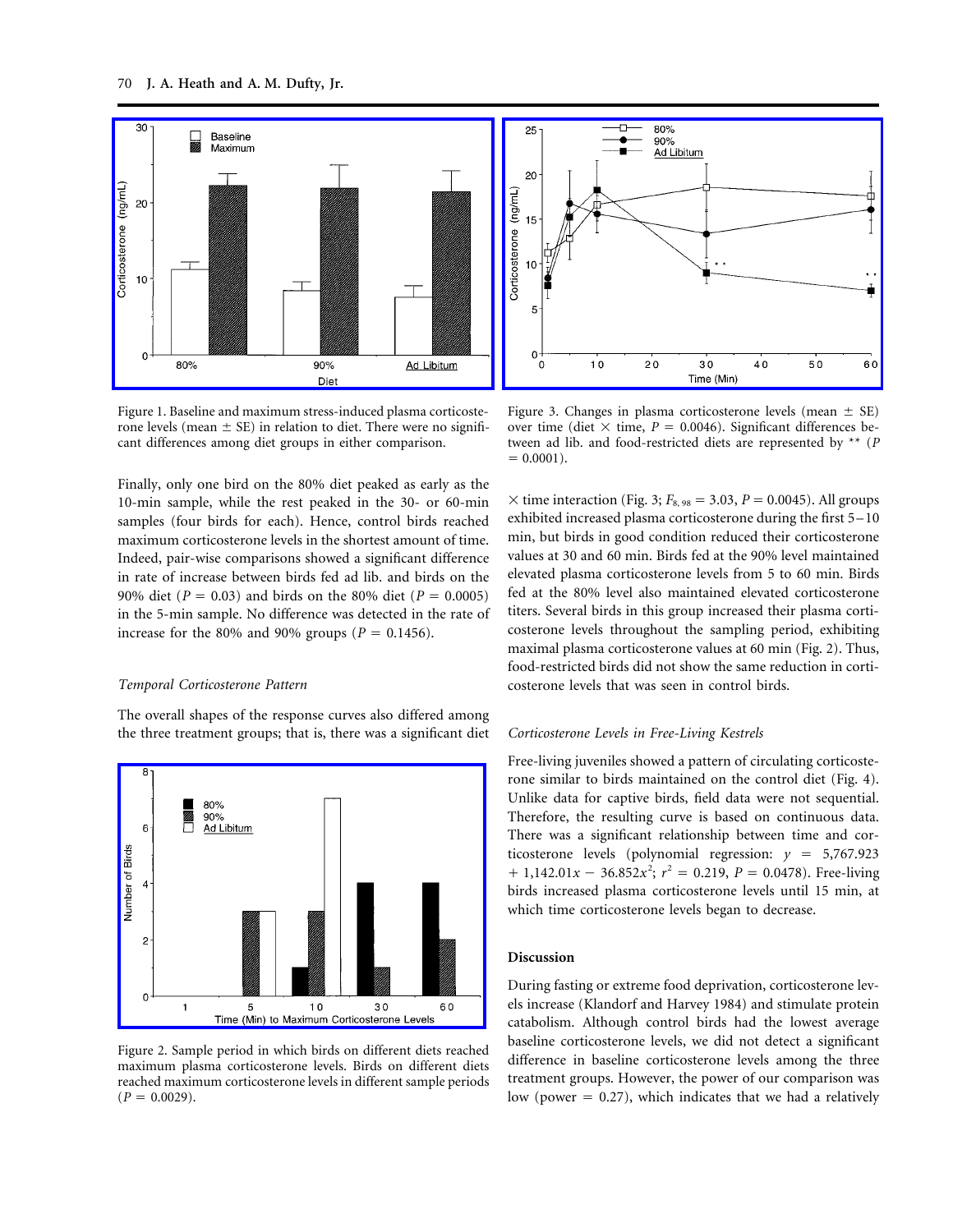

were false; that is, a Type II error could have gone undetected. pling that occurred prior to testing. Captive birds in all three Indeed, the high and variable corticosterone levels in food- treatment groups were handled similarly, yet only the control a state of caloric depletion that required protein catabolism to more, Dufty and Belthoff (1997; A. M. Dufty and J. R. Belthoff,

also Wingfield et al. 1992; Smith et al. 1994). Therefore, it that found in juvenile owls handled and bled repeatedly. appears that chronically food-restricted birds have the same Kestrels in good body condition responded to stress differ-

ent physical condition differed in their rate of increase of plasma Wingfield 1987) and further change behavior. corticosterone levels. Birds on the control diet exhibited a rapid A rapid recovery of corticosterone toward baseline levels

are maintained at the 60-min sample (e.g., Wingfield et al. muscle catabolism (Gray et al. 1990).

1992; Smith et al. 1994). Declines in corticosterone similar to those reported here also have been reported (e.g., domestic fowl, *Gallus domesticus* [Edens and Siegel 1976; Freeman and Flack 1980]; western screech-owl, *Otus kennicotti* [Dufty and Belthoff 1997]). These latter studies all involved captive birds, which suggests that the decline may be related to captivity. That is, declines in corticosterone in well-fed American kestrels may have resulted from daily handling over the 6-wk period of captivity. Indeed, rats handled regularly early in life exhibit a more rapid termination of the glucocorticoid stress response than do nonhandled rats when subsequently challenged with a stressor (e.g., Meaney et al. 1989). However, free-living kestrels that had been handled only once prior to sampling responded similarly to captive birds in good condition, reducing the likelihood that the results are due to handling. Although Figure 4. Plasma corticosterone levels in free-living birds in rela-<br>tion to time until the blood sample was taken. There was a signifi-<br>cant relationship between time and plasma corticosterone level  $(r^2$  axis appears to axis appears to be developed at this age and even may play a role in fledging behavior (Heath 1997).

The pattern of corticosterone secretion cannot be explained high chance (63%) of failing to reject the null hypothesis if it as adaptation to the 6 wk of handling and weekly blood sambirds exhibited a decline to basal corticosterone levels. Furthermeet energetic requirements (Cherel et al. 1988). unpublished data) have found that juvenile western screech-Although birds at 90% and 80% of normal body mass were owls, tested after only a few days of captivity and in the absence restricted nutritionally, maximum corticosterone levels were of regular handling, also exhibit baseline corticosterone titers not significantly different among birds in the three groups (see and a decline in corticosterone from maximal levels similar to

potential maximal adrenal output as birds fed ad lib. Thus, all ently than those in poor condition. A rapid increase in corticoof the birds, irrespective of level of nutritional restriction, may sterone levels triggers locomotor behavior (Astheimer et al. have had the potential to react to stress with the same intensity 1992) and stimulates movement away from stressful situations (Smith et al. 1994). (Smith et al. 1994). Also, a rise in plasma corticosterone may Despite achieving similar maxima, American kestrels in differ- inhibit production of other steroid hormones (Greenberg and

response to handling stress, while food-restricted birds took sig- would free the animals from the catabolic effects of corticostenificantly longer to reach maximum corticosterone values. It is rone, through reduced synthesis and enhanced breakdown of possible that food restriction caused relatively continuous adrenal protein (see, e.g., Bowes et al. 1996). Furthermore, kestrels in stimulation, resulting in inhibition of the hypothalamo-pituitary- good condition have more fat stores than those fed restricted adrenal axis through negative feedback regulation and changes diets (Lacombe et al. 1994), and energy retrieval strategies during in glucocorticoid receptor levels (e.g., Rarey et al. 1995). This stressful situations should differ, depending on body condition may have contributed to the slower response to subsequent stress (Cherel et al. 1992). Although higher body mass does not always in food restricted birds than in control birds. mean more fat reserves (Thompson et al. 1993), chronically The rapid increase in circulating corticosterone levels exhib- limited food availability causes birds to mobilize fat, then protein, ited by birds in good physical condition was followed by a for energy (Cherel et al. 1988). Birds in poor condition may have reduction of corticosterone toward baseline. Several previous little fat and may depend primarily on protein catabolism for studies on the temporal pattern of corticosterone in free-living energy in emergencies. Therefore, prolonged high levels of cortibirds have noted similar increases in corticosterone levels dur- costerone may stimulate locomotor and foraging activity (Asting the first 10–30 min, although these elevated levels generally heimer et al. 1992) and mobilize protein energy reserves through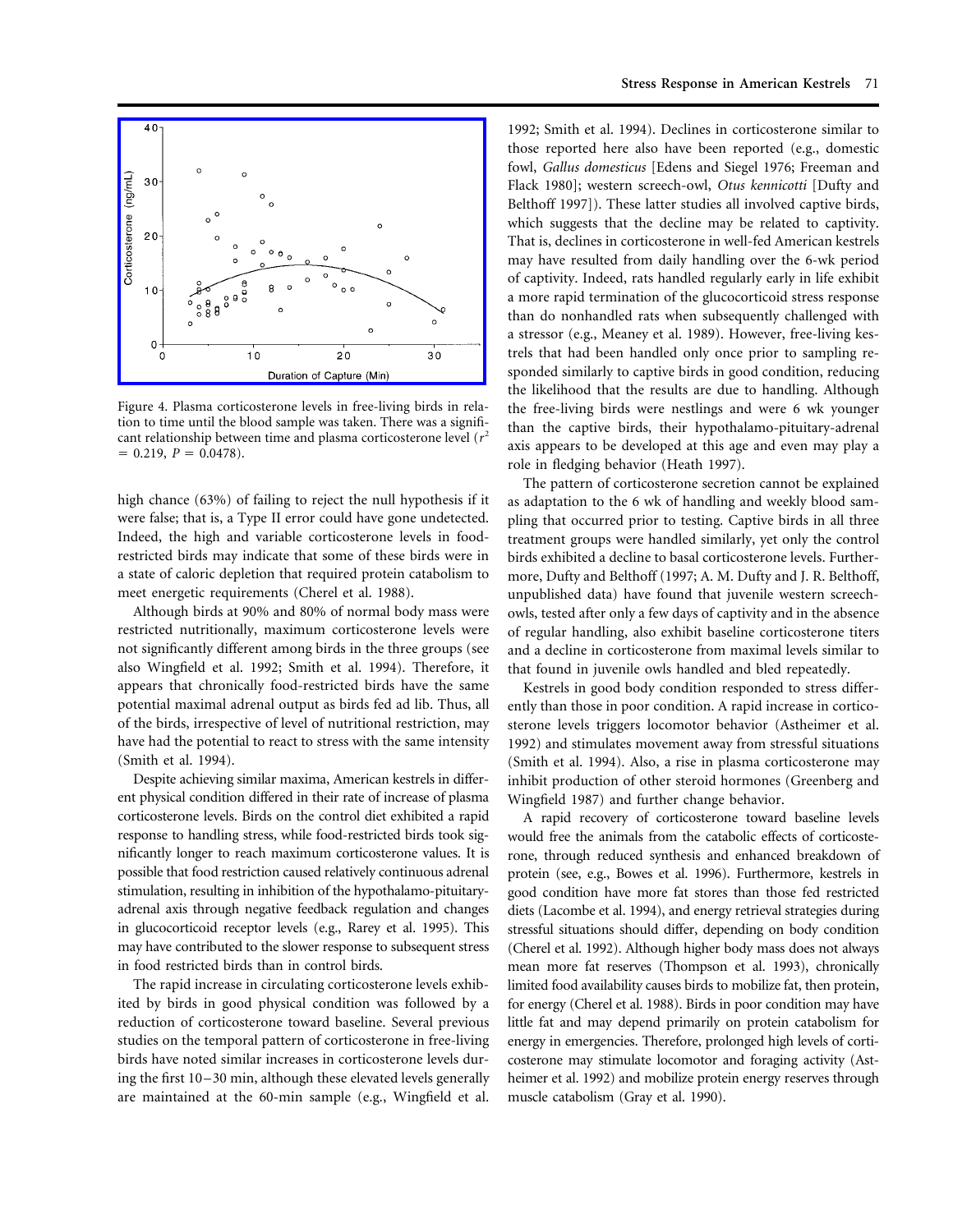rhagic effects (see, e.g., Astheimer et al. 1994). Thus, we feel and New York. that differences in loss of blood volume contribute little, if Blem C.R. 1990. Avian energy storage. Curr. Ornithol. 7:59– anything, to our results. 113.

Body mass initially declines rapidly with food restriction, Bowes S.B., N.C. Jackson, D. Papachristodoulou, A.M. Umbirds, tested after 6 wk of food restriction, no longer were itorum longus muscles. J. Endocrinol. 148:501–507. losing weight (J. A. Heath, unpublished data), which suggests Bray M.M. 1993. Effect of ACTH and glucocorticoids on lipid be interesting to compare hormonal responses early in food Comp. Biochem. Physiol. 105A:689–696. restriction (i.e., during the period of rapid body mass reduc- Cherel Y., J.-P. Robin, A. Heitz, C. Calgari, and Y. Le Maho.

cortical stress response. Birds in better body condition re- 162B:305–313. sponded to capture stress with a faster rise in corticosterone Cherel Y., J.-P. Robin, and Y. Le Maho. 1988. Physiology and good body condition had decreased corticosterone levels after 66:159-166. 30–60 min, while birds in poor condition maintained elevated Dufty A.M., Jr. and J.R. Belthoff. 1997. Corticosterone and the periods of stress and the relationships between body condition 149. and the adrenal stress response would be illuminating. Edens F.W. and H.S. Siegel. 1976. Modification of corticoste-

D. Edgerton helped with collection of samples and mainte- Fowler M.E. 1993. Session 5: Feeding and Nutrition of Animals nance of birds in captivity. We thank Drs. J. Belthoff and N. in Rehabilitation Centers. International Wildlife Rehabilita-Clum for suggestions on the manuscript. J. Belthoff and Dr. tion Society Skill Seminar, California. J. Munger contributed to the statistical analysis of the data. K. Freeman B.M. and I.H. Flack. 1980. Effects of handling on Steenhof and M. Kochert provided valuable technical support. plasma corticosterone concentrations in the immature do-This study was supported by the Raptor Research Technical mestic fowl. Comp. Biochem. Physiol. 66A:77–81. Assistance Center, National Biological Service, a grant from the Gray J.M., D. Yarian, and M. Ramenofsky. 1990. Corticoste-Bergstrom Memorial Research Fund to J.A.H., and a Faculty rone, foraging behavior, and metabolism in dark-eyed jun-Research Associateship to A.M.D. cos, *Junco hyemalis.* Gen. Comp. Endocrinol. 79:375–384.

- Astheimer L.B., W.A. Buttemer, and J.C. Wingfield. 1992. In- renal Cortex. Academic Press, London. olism in passerine birds. Ornis Scand. 23:355–365. and adrenal function. J. Exp. Zool. 232:633–645.
- cortical response to ACTH challenge in an Arctic passerine, of juvenile American kestrels. Condor 99:806–811. *Zonotrichia leucophrys gambelii.* Gen. Comp. Endocrinol. Klandorf H. and S. Harvey. 1984. Adrenocortical function in 94:33–43. fasted-refed birds. Boll. Zool. 51:353–357.
- Belthoff J.R. and A.M. Dufty, Jr. 1997. Corticosterone, body Lacombe D., D.M. Bird, and K.A. Hibbard. 1994. Influence of screech-owls. Anim. Behav. (in press). kestrels. Can. J. Zool. 72:2084–2089.
- The 30–50-µL blood samples represent a larger percentage Bird D.M. 1985. Evaluation of the American kestrel (*Falco* of total blood volume in birds of lower body mass and could *sparverius*) as a laboratory research animal. Pp. 3–9 in J. add a hemorrhagic component to the handling stress. However, Archibald, J. Ditchfield, and H.C. Roswell, eds. Proceedings birds with one-sixth the body mass of kestrels have been sub- of the 8th Symposium of the International Council for Labojected to the stress-response protocol with larger blood vol- ratory Animal Science/Canadian Association for Laboratory umes than applied here and have shown no apparent hemor- Animal Science, Vancouver, 1983. Gustav Fischer, Stuttgart
	-
- although birds adapt to prolonged food restriction by reducing pleby, and P.H. Sönksen. 1996. Effect of corticosterone on their metabolic rate (Cherel et al. 1988). Our experimental protein degradation in isolated rat soleus and extensor dig-
- that they had adapted to reduced food availability. It would metabolism in the Japanese quail, *Coturnix coturnix japonica.*
- tion) with those we obtained after 6 wk on a restricted diet. 1992. Relationships between lipid availability and protein Our results indicate that body condition affects the adreno- utilization during prolonged fasting. J. Comp. Physiol.
- levels than birds in poor body condition. In addition, birds in biochemistry of long-term fasting in birds. Can. J. Zool.
- circulating corticosterone levels. Further research examining stress response in young western screech-owls: effects of the metabolic effects of elevated corticosterone levels during captivity, gender, and activity period. Physiol. Zool. 70:143–
- rone and glucose responses by sympatholytic agents in young chickens during acute heat exposure. Poult. Sci. 55:1704– **Acknowledgments** 1712.
	-
	-
	-
- Greenberg N. and J.C. Wingfield. 1987. Stress and reproduc-**Literature Cited Literature Cited Literature Cited** and R.E. Jones, eds. Reproductive Endocrinology of the Ad
	- teractions of corticosterone with feeding, activity and metab- Harvey S., J.G. Phillips, A. Rees, and T.R. Hall. 1984. Stress
		- . 1994. Gender and seasonal differences in the adreno- Heath J.A. 1997. Corticosterone levels during nest departure
			-
	- condition, and locomotor activity: a model for dispersal in reduced food availability on growth of captive American